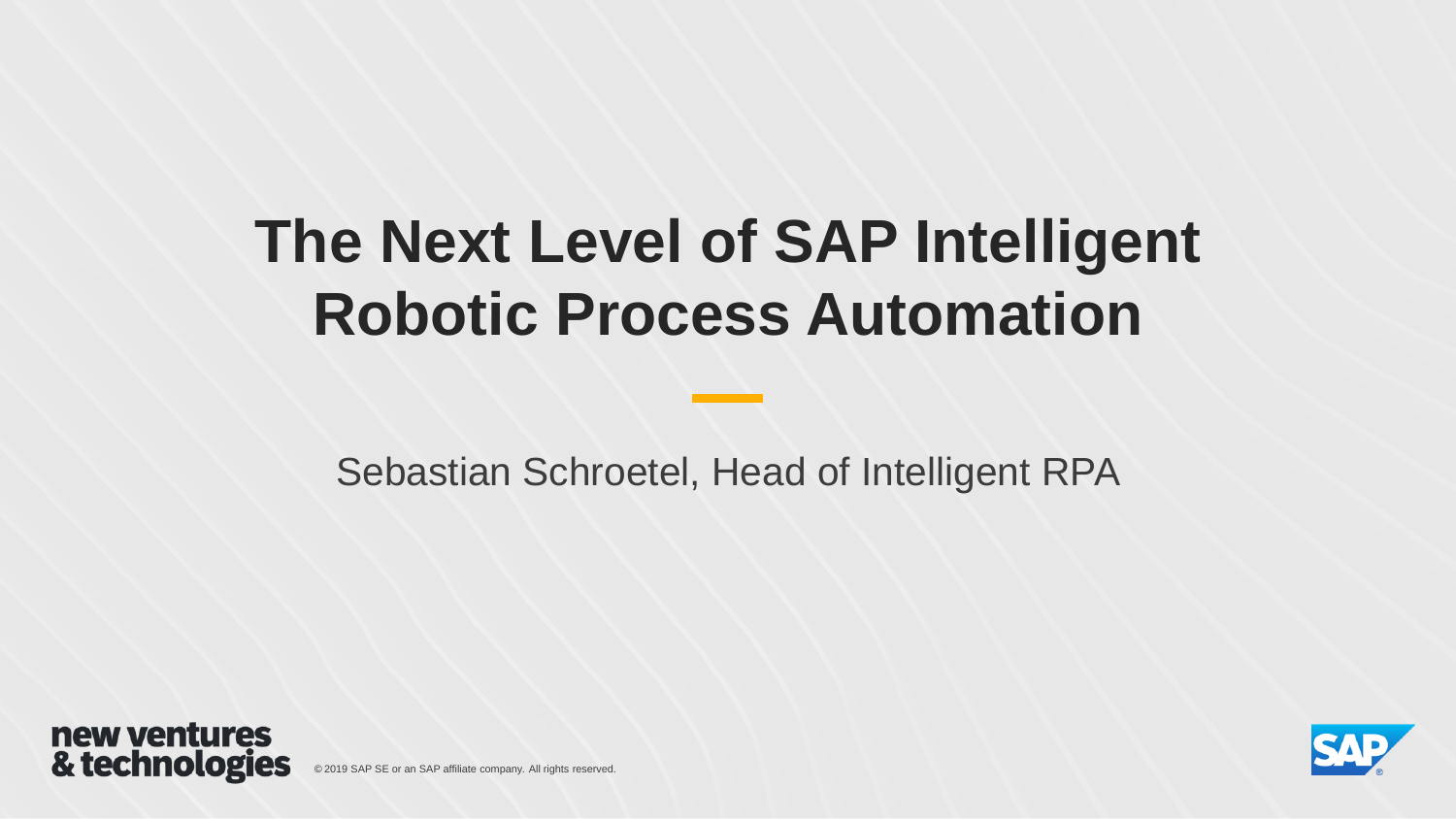# **SAP Intelligent Robotic Process Automation**

accelerates digital transformation of business processes by automatically replicating tedious actions to free up human workers for more high-value tasks



**Improve operations**  Mobilize resources for highvalue tasks at lower costs



## **Increase service quality**

Reduce processing times for revenue generating transactions





## **Increase compliance**

Maintain well-documented audit trails



## **Reduce human errors**

Automate to gain speed and efficiency

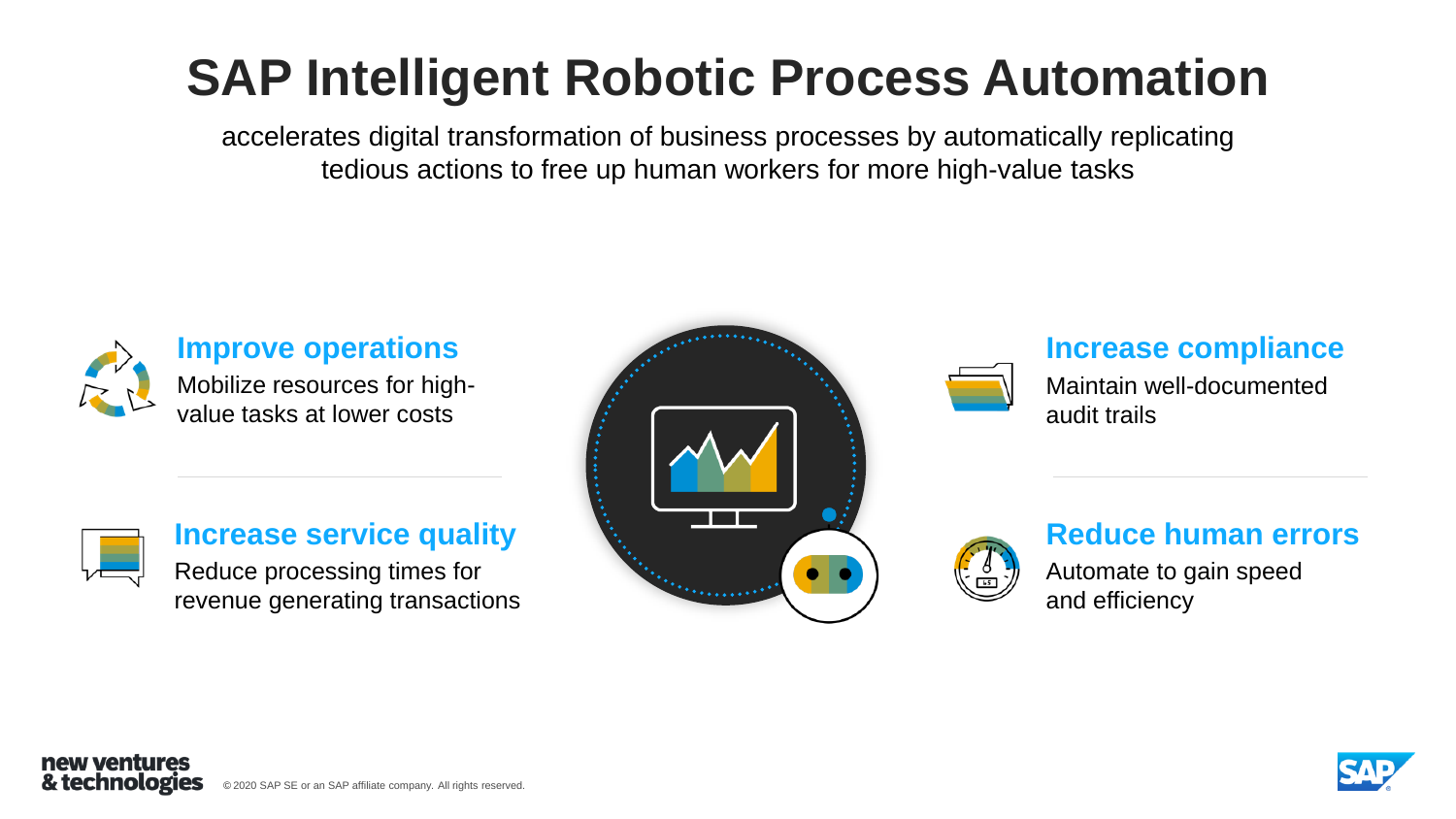# **From BPM & RPA to Hyperautomation**

- IT-driven initiatives/programs
- Developer-oriented expert tools
- Fragmented solution space and limited integration between BPM, RPA, chatbots etc.



• Heavy-weight dev, test & deployment processes leading to long time-to-production



## **Current Solutions <b>Next Level Process Excellence**

- Democratize tool access with low-code/no-code platforms for Citizen Developers
- In-built integration and content for BPM, RPA, chatbots etc.
- Intelligent RPA combining RPA + AI towards advanced decision taking and self-learning bots
- Fast and cost effective implementation/ deployment

Accelerate further with pre-built content

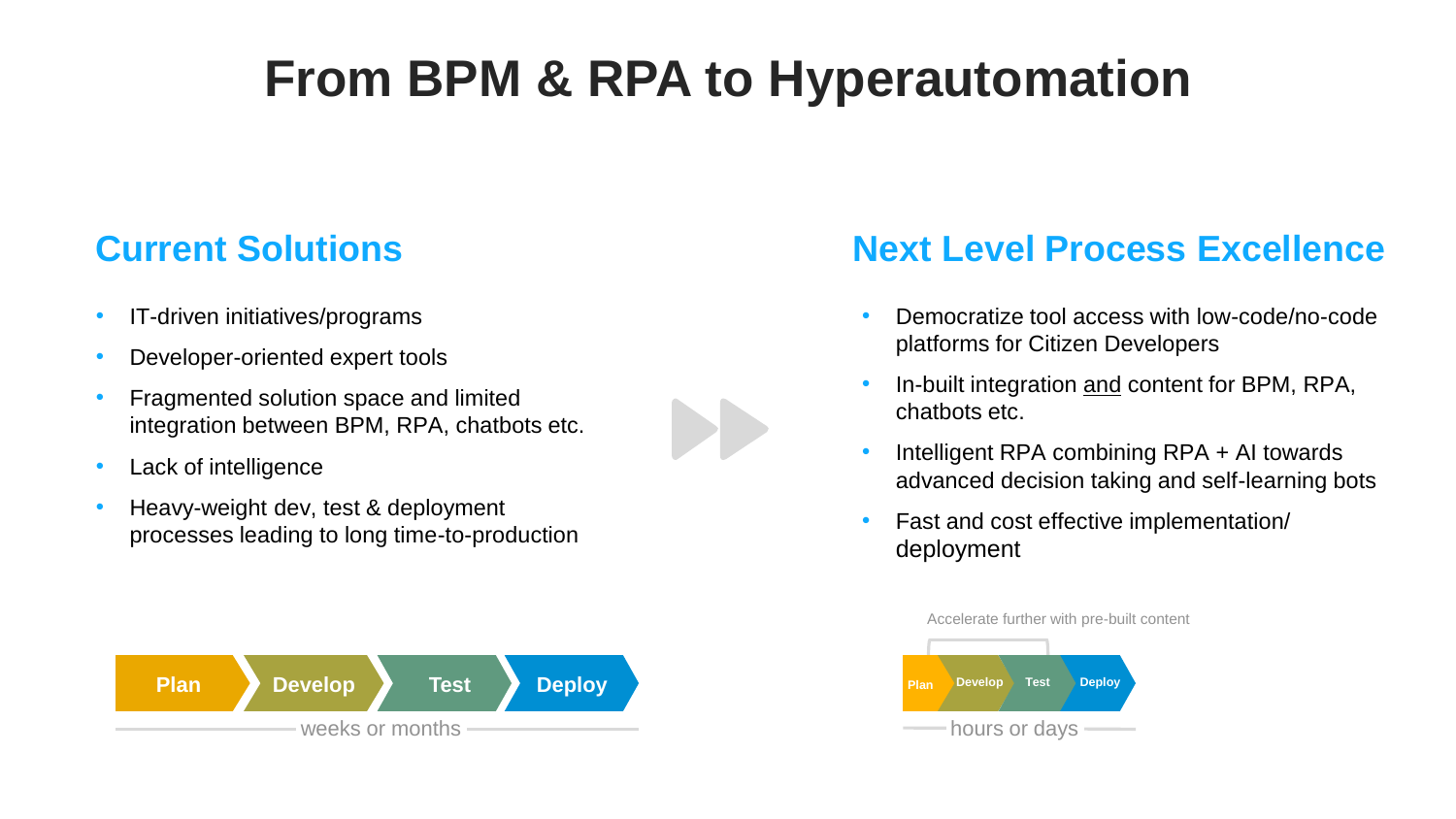# **Hyperautomation with SAP Intelligent RPA**

### **Accelerate time-to-value for automations**

- Low-code cloud design studio
- Process Recorder for SAP applications
- Process insights and behavior mining with Spotlight by SAP
- Run-ready process templates, >100 pre-built bots available today

#### **Infuse AI capabilities to make automations smarter & more robust**

- Unstructured Document Processing
- Using state of the art computer vision for Surface Automation
- AI-based exception handling

new ventures & technologies

#### **Run enterprise-grade automations at scale**

- Integration into SAP Analytics Cloud for complete digital workforce management
- Further monitoring and auto balancing of bots for flexible resource allocation
- Cloud-based runtime for automation of SaaS/web apps



**& Monitor** with Cloud Factory

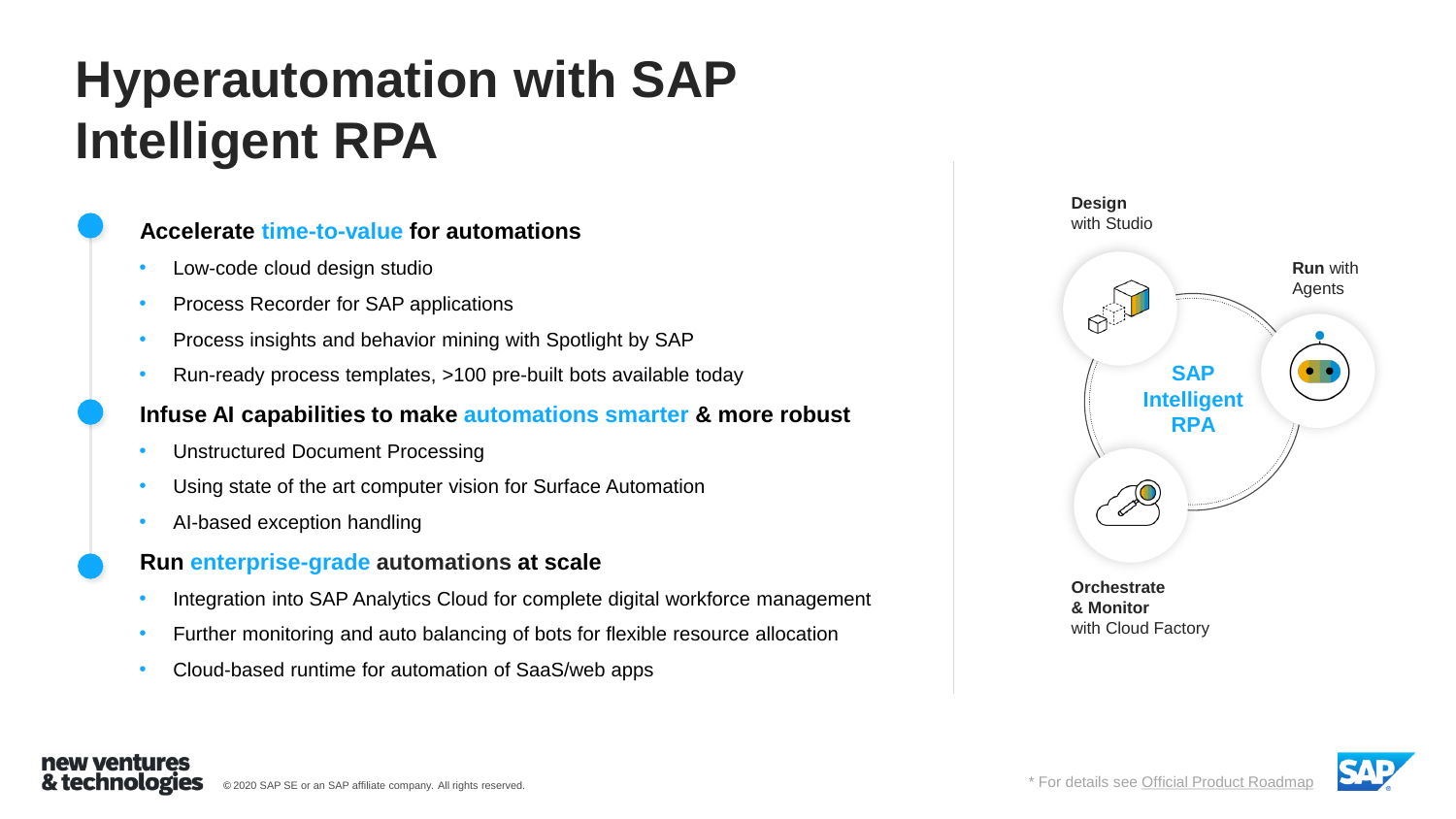## **Demo**

<https://www.youtube.com/watch?v=6gN3b26jc9s&t=1s>



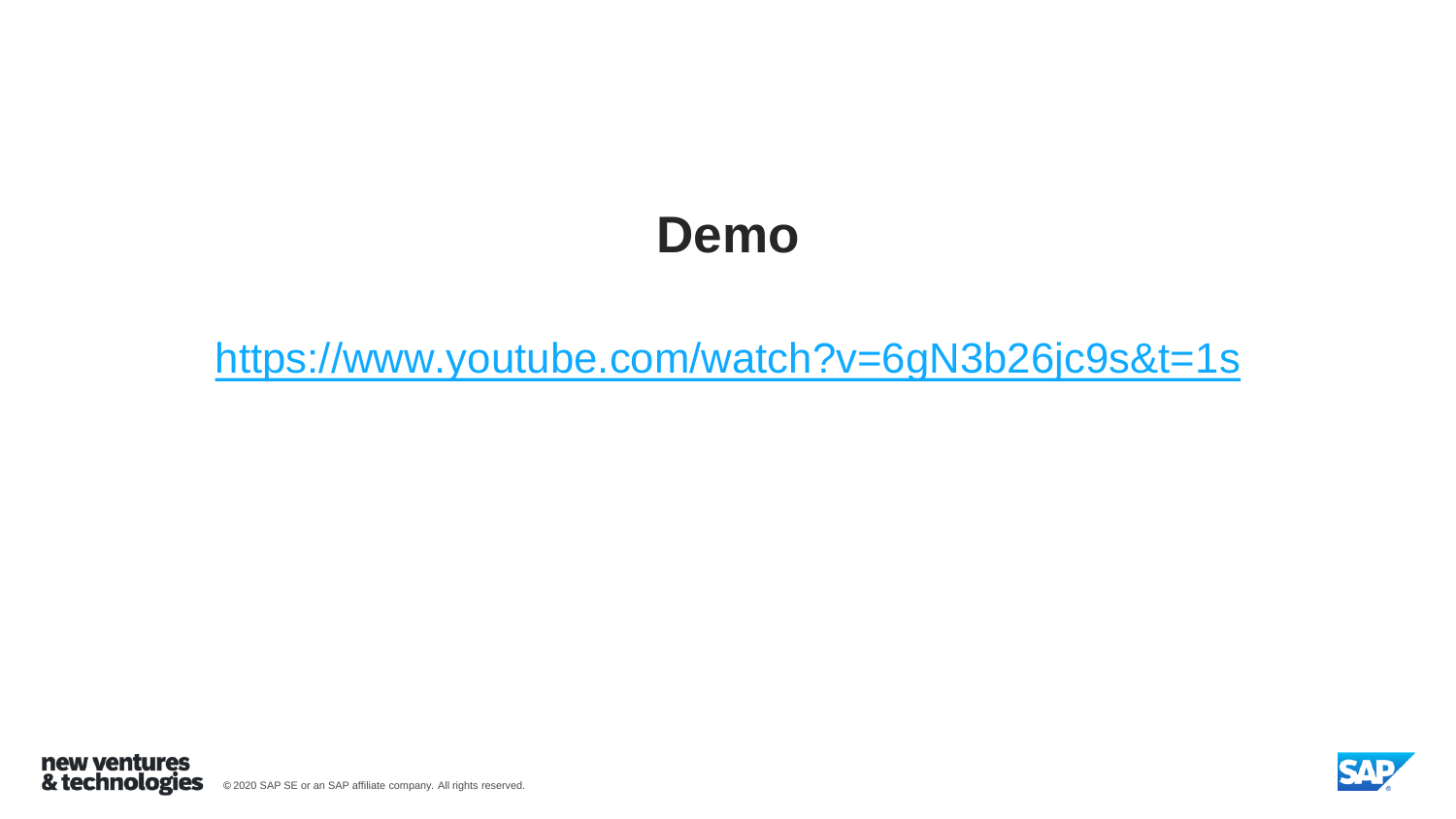

**Get Started**

**Exchange and share knowledge** [SAP Community](https://community.sap.com/topics/intelligent-rpa) | [Q&A](https://answers.sap.com/tags/73554900100800002142) | [Blogs](https://blogs.sap.com/tags/73554900100800002142/) | [Community Calls](https://community.sap.com/topics/intelligent-rpa/community-calls)

**Learn more** [help.sap.com/IRPA](https://help.sap.com/viewer/product/IRPA/Cloud/en-US)

**Try for free** [SAP Cloud Platform Trial](https://help.sap.com/viewer/82d5a2499d8449dda691bb4d5b3d7949/Cloud/en-US) - SAP Intelligent RPA-trial

**Find FREE prebuilt bots** [SAP Intelligent RPA Bot Store](https://store.irpa.cfapps.eu10.hana.ondemand.com/)

**SAP Intelligent RPA courses** [OpenSAP.com](https://open.sap.com/courses?q=rpa)